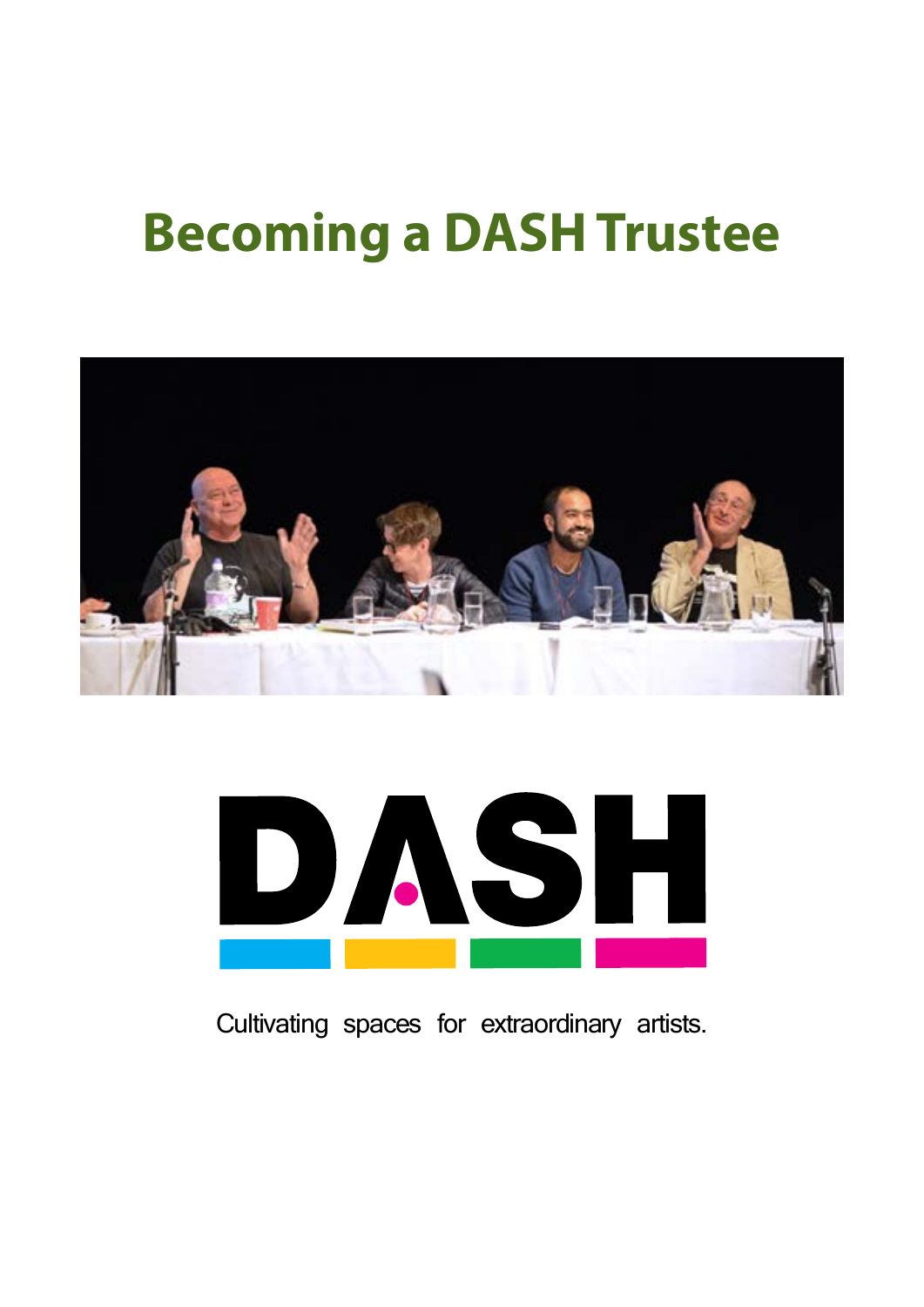### **Contents**

| Chair's welcome                 |    |
|---------------------------------|----|
| About our organisation          |    |
| Our plan for 2023-26            | 8  |
| Who we'd like to join us        | 10 |
| What it means to be a Trustee   | 11 |
| Induction, support and training | 12 |
| <b>Application process</b>      | 13 |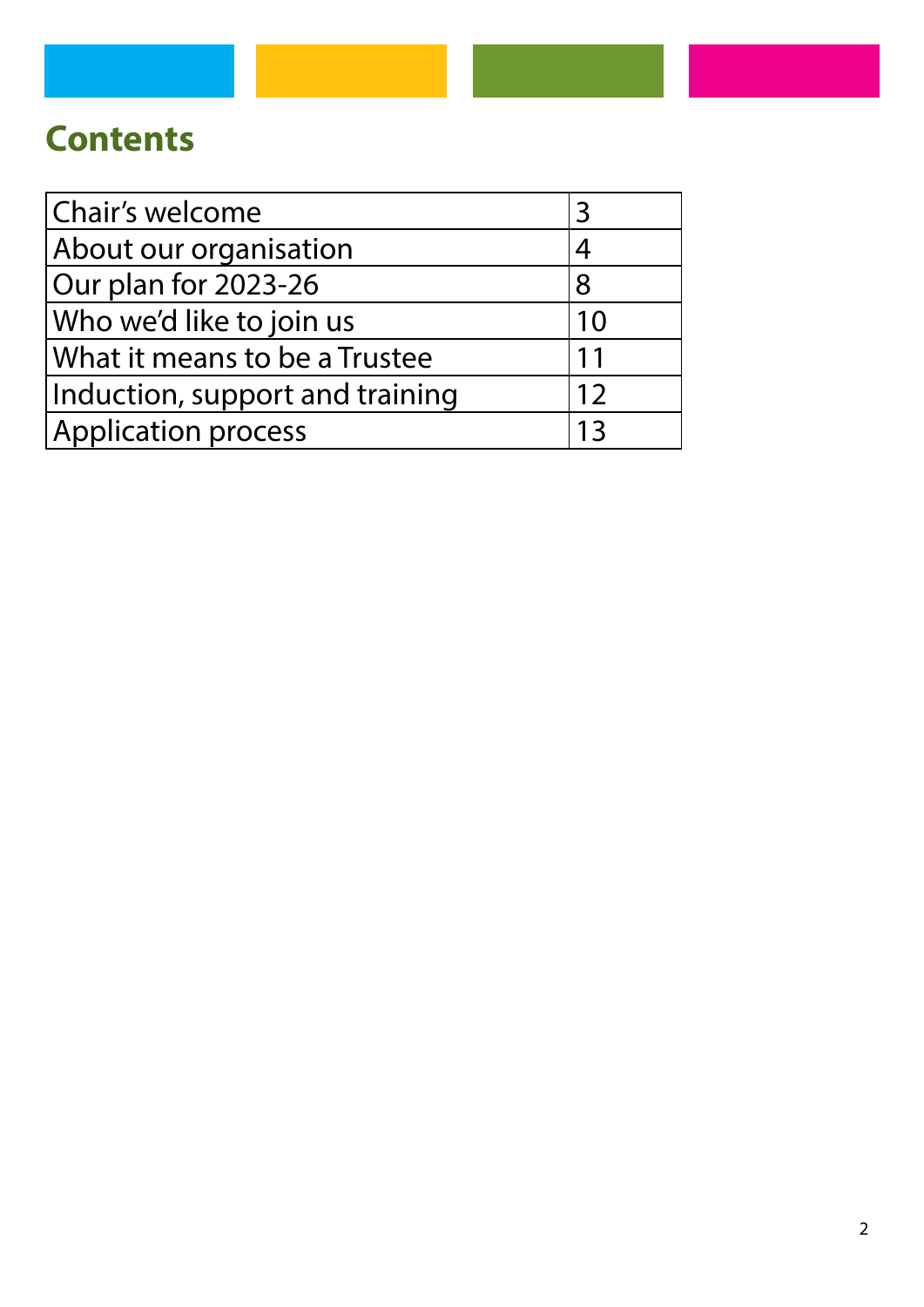### **Chair's Welcome**

As DASH prepares to begin a new chapter, this is an incredibly exciting time to join our remarkable Disabled-led organisation and help cultivate space for extraordinary visual artists.

Since 2001, we've chalked up two decades of important work supporting Disabled, d/Deaf and Neurodivergent artists through commissioning, mentoring and professional development programmes that break down barriers to participation in the mainstream visual arts sector.

With representation and collaboration at our heart, we've built inspirational and long-lasting partnerships with some of the UK's leading galleries and museums, fostering leadership and confidence in working with Disabled, d/Deaf and Neurodivergent artists and arts professionals.

I'm proud of what we've achieved over the years, particularly the commitment and resilience DASH has shown since the start of the COVID-19 pandemic; over the past two years we have continued to develop programmes that respond to the needs of our community and drive change at the national level.

As we look ahead to our third decade, the need for DASH's work remains urgent and the opportunity for creative growth is great. We're looking for new members to join the Board of Trustees to help realise the full potential and objectives of the Charity.

Building on our strong governance and a culture of radical inclusivity, we want to widen our perspective as a Board and more fully reflect the communities we represent. Working together, we want to be ambitious in setting DASH's vision for the next 10 years.

Thank you for your interest in DASH and the work we do – we hope you will consider joining us. This document serves as an introduction to DASH, the role of Trustee, and how to apply. If you would like further information or an initial conversation, please do get in touch.



Craig Ashley Chair of Trustees, DASH chair@dasharts.org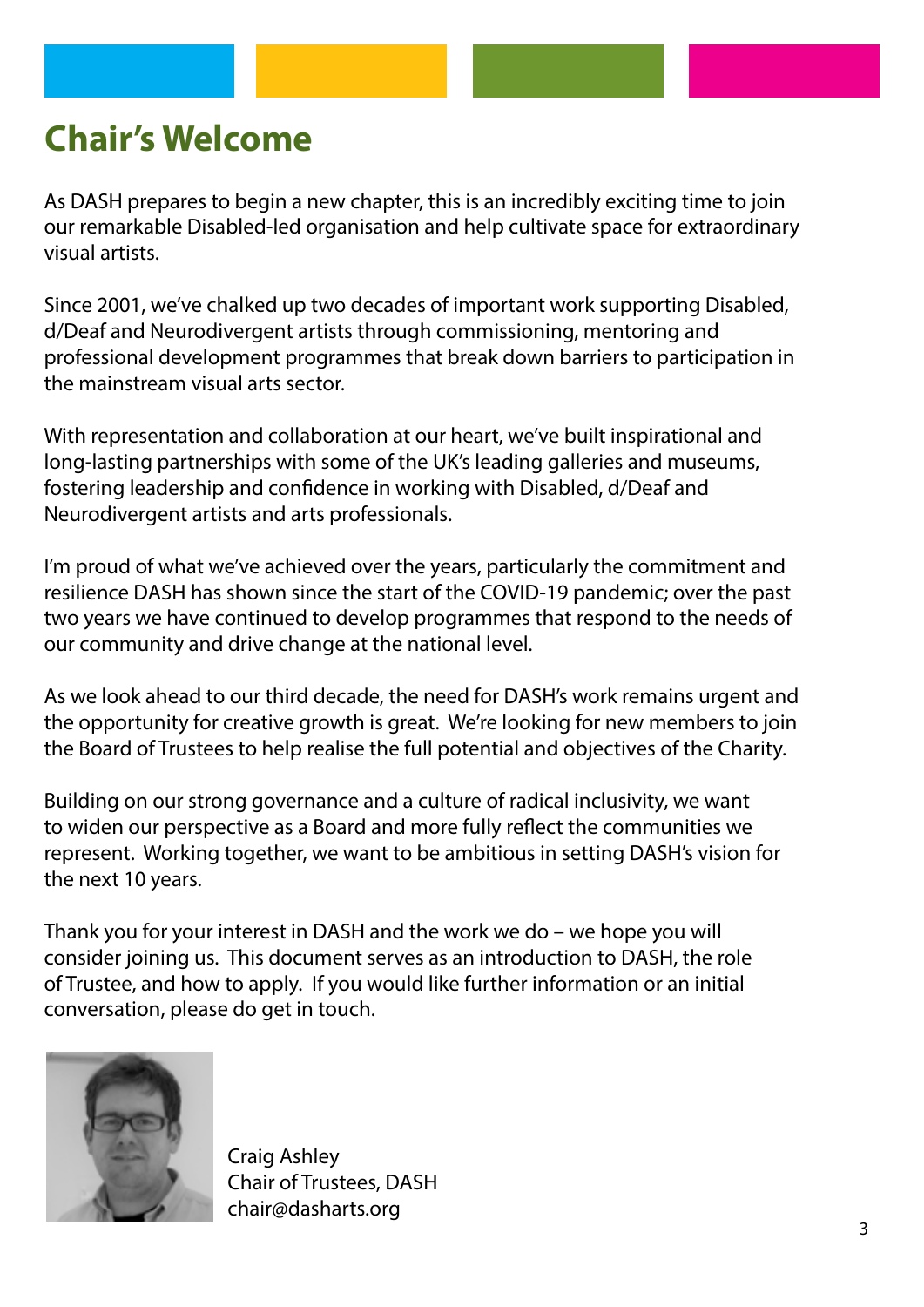### **About our organisation**

Founded in 2001, DASH is a thriving Disabled-led visual arts organisation based in the UK – a registered charity and company limited by guarantee. Cultivating spaces for extraordinary artists, our work is committed to establishing Disability art in the mainstream.

We are an influential voice for equality and antidiscrimination in the sector, working in partnership with other organisations to challenge inequality and implement change.

DASH works with the wider arts and cultural sector to shape opportunities for Disabled, d/Deaf and Neurodivergent artists to develop their creative practice. These opportunities take many forms, from high profile commissions and exhibitions to artist mentoring programmes and training for young Disabled, d/Deaf and Neurodivergent people.

DASH is led by Mike Layward (Artistic Director) and Paula Dower (Operations Director), supported by a small team of staff, freelancers and volunteers. We are one of Arts Council England's National Portfolio Organisations and provide access support for individuals applying to ACE for funding.

DASH has received recent support from partners and funders including the Paul Hamlyn Foundation, Garfield Weston, Shropshire Council, Art Fund and National Lottery Community Fund.

We are a member of the Plus Tate Network and recipient of the prestigious Ampersand Award 2021 with £150,000 awarded to realise an ambitious project and associated publication in 2022.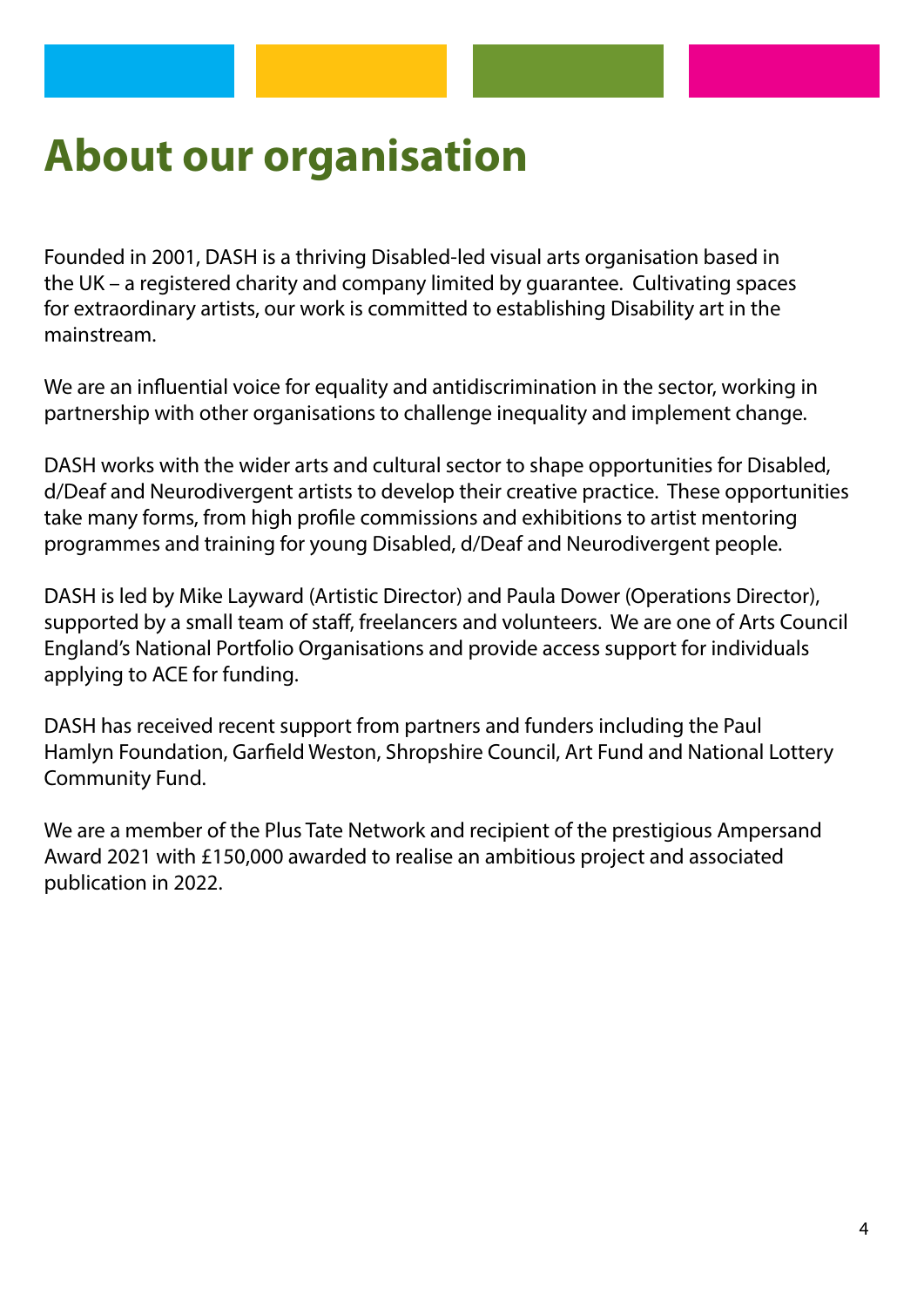## **Our vision, mission, values and aims**

### **DASH's Vision**

A society in which Disability Art is core and equally valued in the arts sector.

#### **DASH's Mission and Values**

DASH is a Disability Visual Arts organisation whose mission is to develop Disability Arts practice.

DASH works with artists, audiences, communities and organisations to challenge inequality and implement change. Our values upon equality of opportunity and the Social Model of Disability.

#### **DASH's aims are:**

- To engage with Disabled, d/Deaf and Neurodivergent artists and people interested in the arts
- An innovator for talent development for Disabled, d/Deaf and Neurodivergent artists
- To work in partnership with organisations to support Disabled, d/Deaf and Neurodivergent people as an arts audience
- To increase community and organisational knowledge and awareness of Disability Arts practices
- To engage and actively support young Disabled, d/Deaf and Neurodivergent people to become artists
- To work in partnership with arts organisations and artists, regionally and nationally, to incorporate Disability Arts in their programmes and culture
- To develop and deliver a broad range of equality and accessibility training programmes
- To strengthen our resilience as an organisation

#### **DASH achieves this by:**

- Provoking debate and developing best practice
- Creating new work and ways of working
- Facilitating the exchange of skills and knowledge
- Cultivating opportunities for participation
- Supporting the visual arts sector to develop diverse audiences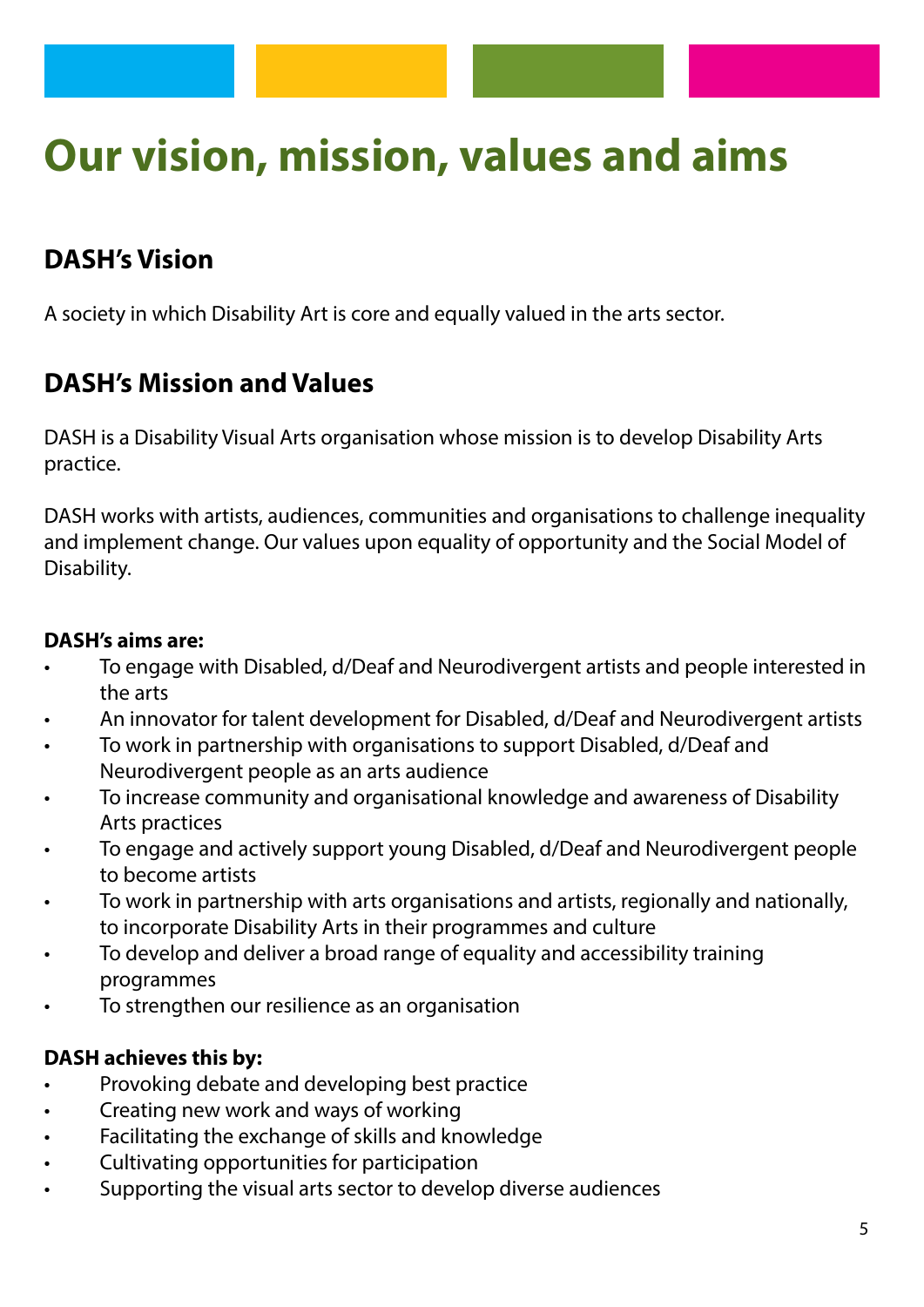

Recent programme highlights include:

### **Future Curators – leadership development**

Developed to address issues of access and representation with the visual arts workforce, this programme embeds Disabled, d/Deaf and Neurodivergent curators into visual arts organisations.

From 2022 the Future Curators network expands to include Newlyn Art Gallery & Exchange (Cornwall), John Hansard Gallery (Southampton) and Arts Catalyst (Sheffield) who join longstanding members Middlesbrough Institute of Modern Art (Teeside), Wysing Arts Centre (Cambridge) and Midland Arts Centre (Birmingham).

Further information can be found on the **[project page](https://www.dasharts.org/blog/future-curators-network-new-partners.html)** of our website.

### **The Incorrigibles – publication**

Featuring the work of fourteen Disabled visual artists alongside essays from leading professionals and academics, The Incorrigibles provides perspectives on Disability Visual Arts in the 20th and 21st centuries.

"The Incorrigibles is both a testament to the resilience of artists making work in the face of disabling obstacles and the commitment of artists dedicated to making work about the experience of disability." Colin Hambrook, Disability Arts Online

Further information can be found on the **[project page](https://www.dasharts.org/projects/the-incorrigibles-perspectives-on-disability-visual-arts-in-the-20th-and-21st-centuries.html)** of our website.

#### **Awkward Bastards – symposia on diversity in the arts**

DASH's first Awkward Bastards symposium in March 2015 was one of the first to engage with the spectrum of diversity from disability, ethnicity, sexuality, to gender and class. Since then, Awkward Bastards has continued to reflect upon the ways in which so-called "diverse" artists and practices have been, are, or could be, reframed.

The latest iteration 'Awkward Bastards At Home' responds to COVID-19, five commissioned films reflecting on life as a Disabled artist during the Coronavirus pandemic.

Further information can be found on the **[project page](https://www.dasharts.org/projects/awkward-bastards-at-home.html)** of our website[.](https://www.dasharts.org/projects/awkward-bastards-at-home.html)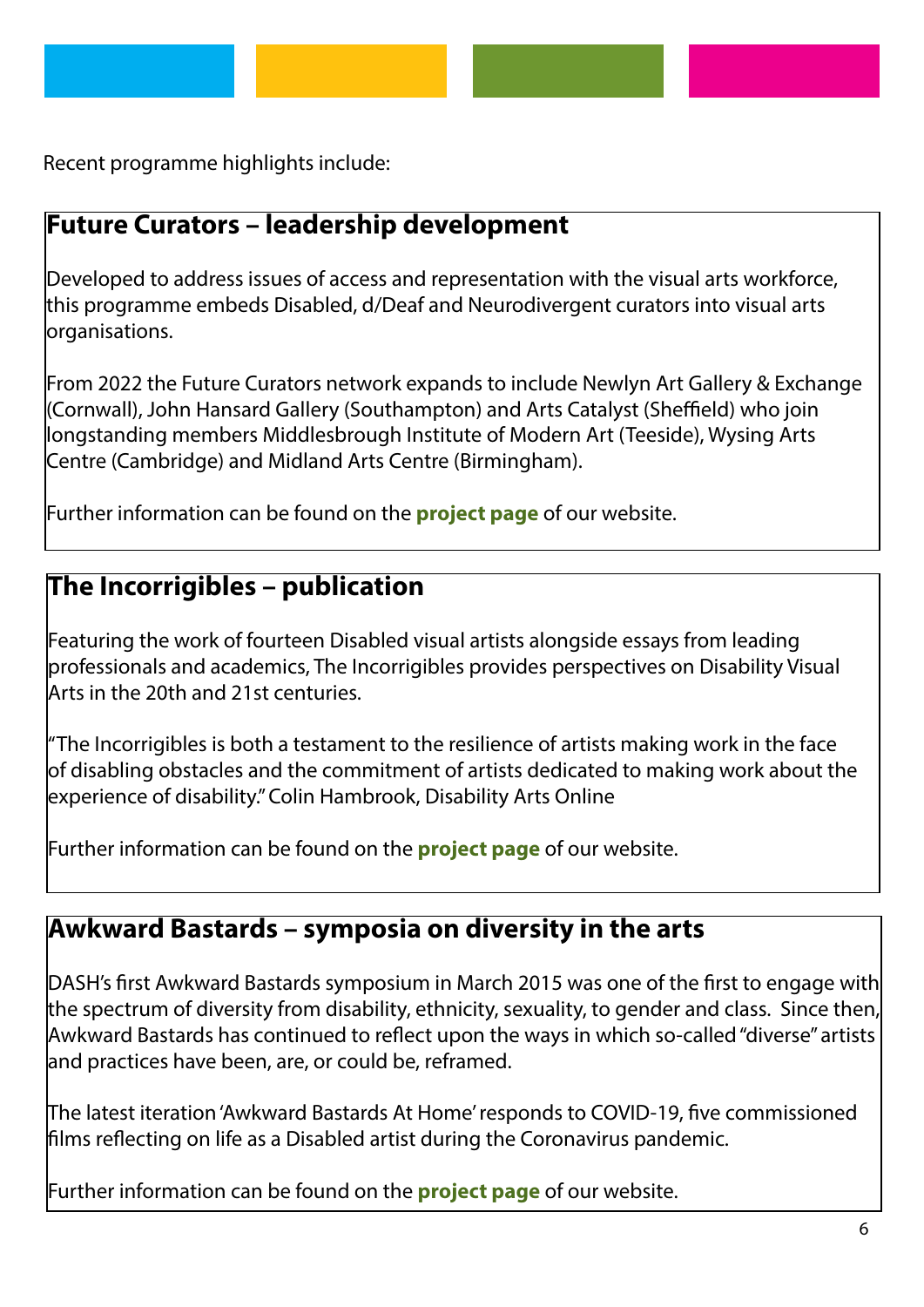#### **Free Medicine - creative skills development for young people**

Beginning in July 2018, Free Medicine has enabled young Disabled, d/Deaf and Neurodivergent artists (YDAs) in Shropshire to develop creative skills through tailored workshops and ongoing mentoring and support.

Improved confidence, communication skills and mental health well-being are among the benefits of this programme.

During the pandemic, DASH have been able to support young Disabled, d/Deaf and Neurodivergent artists by providing art packs, with benefits to mental wellbeing as well as encouraging artistic development and confidence during lockdown.

Further information can be found on the **[project page](https://www.dasharts.org/projects/free-medicine.html)** of our website.

#### **Cultivate - mentoring programme**

DASH identified the need for a robust formal mentoring programme for emerging Disabled artists across the West Midlands, to enable access to opportunities and practical specialist support. Between 2015 and 2018, sixty artists accessed a total of 360 hours of tailored professional development support over a three-year programme.

During the pandemic, mentoring provided much need support to those most impacted by pandemic. To date we've delivered 630 sessions online to 121 mentees based across the UK.

Further information can be found on the **[project page](https://www.dasharts.org/projects/cultivate.html)** of our website.

Please take a look at our website to explore our projects – past, present and future. Visit **[www.dasharts.org](http://www.dasharts.org)**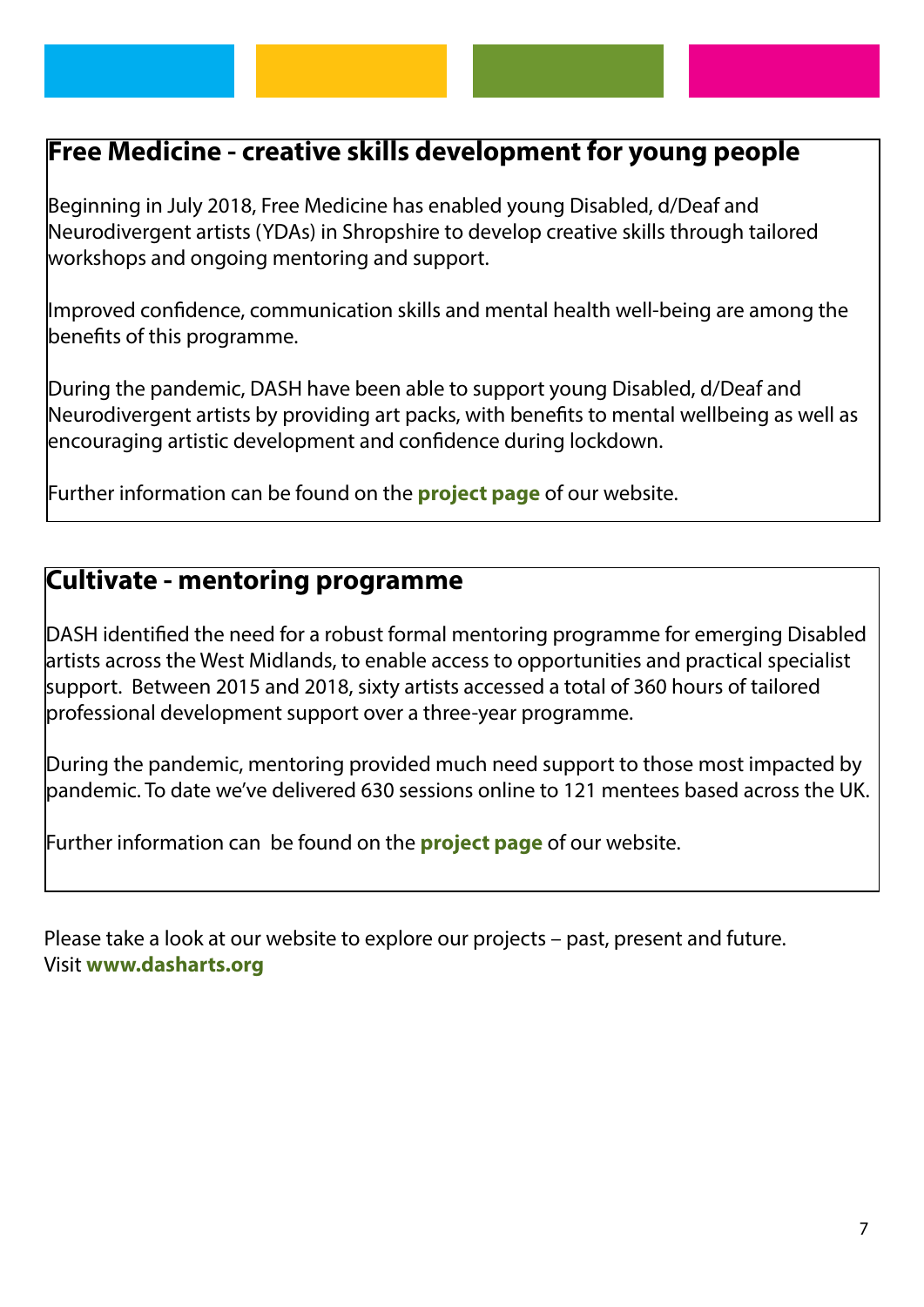## **Our plan for 2023-26**

In preparation for significant change at DASH, we are in the middle of a period of organisational development. Our longstanding Artist Director Mike Layward will retire in 2022 and we will recruit a new leadership role to build ambitiously upon a remarkable track record in Disability arts.

Driven by new and serving Trustees, this organisational development work will continue to contribute substantively and integrally to our business and strategic planning for the period of Arts Council England's next National Portfolio round (2023-26). It will ensure we embed our core funder's Outcomes and Investment Principles, evidencing the value of our work and celebrating our achievements.

The aims of the organisational development are to:

- Review and refine our vision ensuring our core mission and values are shared and embedded across the organisation for the next decade (2021-31)
- Determine our future priorities reviewing our current scope and activity alongside our future ambitions and direction to establish clear objectives for DASH for 2022-27
- Establish ways of working shaping our organisational structure and identifying the resource needed to achieve our objectives and core funded activity for 2023–26
- Map a route for change shifting from our current position to embed the refined vision, priorities and activity, and new ways of working by April 2023.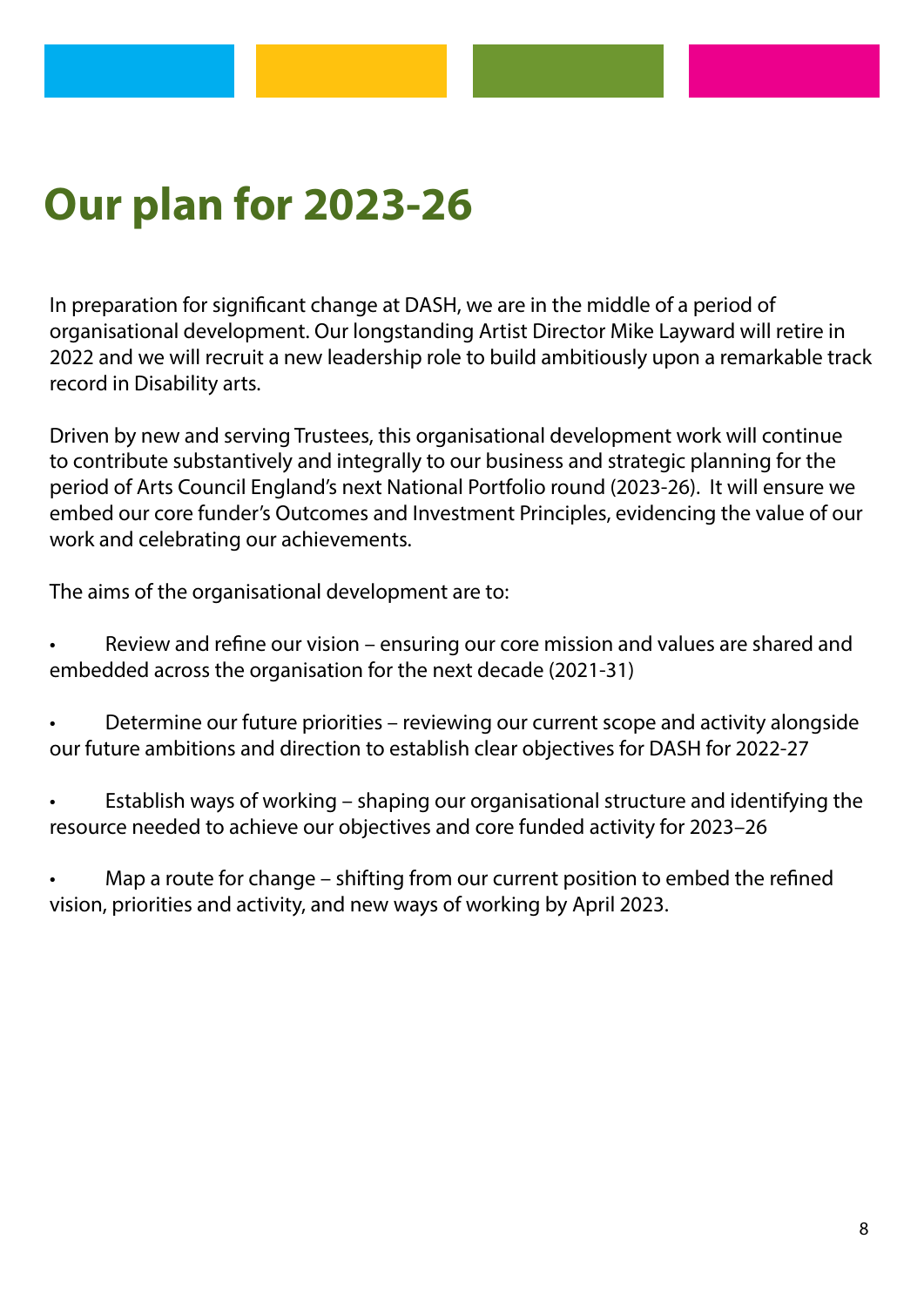### **Our plan for 2023-26 continued**

Underpinned by a model for growth – multiplying the impact of our work across the sector –our guiding themes for this period are:

**National Provision** – supporting Disabled artists and arts professionals through ambitious partnerships with sector leading organisations, building confidence in centring Disability Arts practice and widening access to opportunity in the mainstream

**Talent Pipeline** – sustaining a creative practice development offer for Young Disabled Artists, providing pathways to progression beyond our own programmes of activity, and activating the capacity and potential of the sector

**Coalition Building –** equipping and enabling our Disabled-led community to be advocates in the mainstream visual arts, campaigning for equality and antidiscrimination, and effecting sector leadership and change in the UK and internationally

**Expertise Bank** – growing the skill-base of our workforce to extend beyond the staff and Board, retaining the talent and perspective of those benefitting from our programmes, and creating paid opportunities for Disabled people in the visual arts sector



Image left: Anna Berry's exhibition 'Art and Social Change: The Disability Arts Movement' at mac Birmingham, 2019. The exhibition was part of the Curatorial **Commissions** programme.

Photo by Kate Green.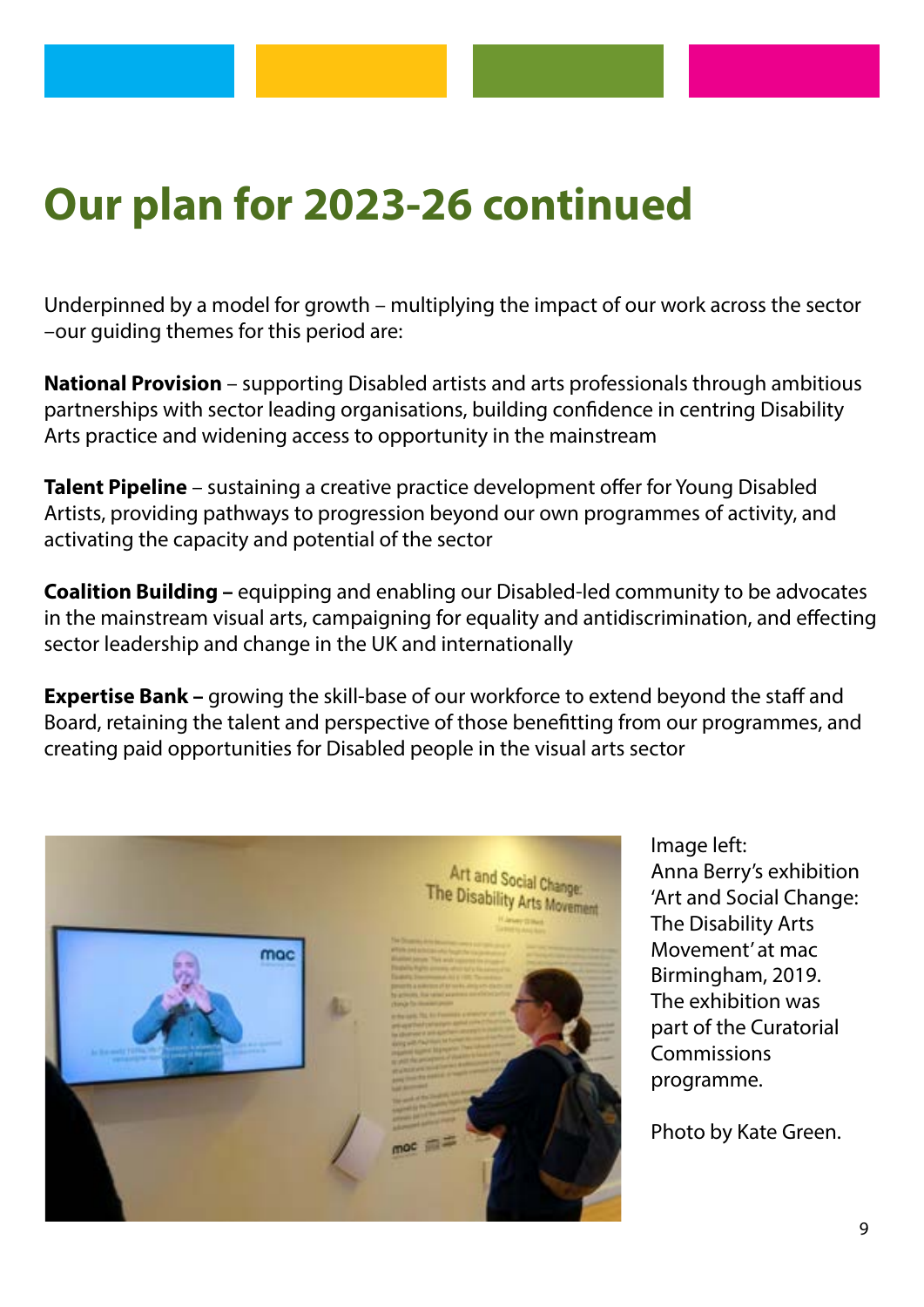# **Who we'd like to join us**

As we embark on our next chapter and emerge from the immediate impact of the global pandemic, we want to take the opportunity to reimagine our work in a changing world. To enable this, our current Trustees and the team now wish to transform our Board. By broadening the skills, knowledge and living experiences of our trustees, we will ensure DASH's board is representative of the work we do and the people we make work with and for.

Due to the end of tenure of some of our Trustees and in wanting expand our Trustee numbers, we are looking to recruit three new Trustees. We expect our collective Board of Trustees to hold knowledge and experience across the following areas:

- Transforming leadership in the arts and wider cultural sector
- Understanding the development needs of artists and freelance arts professionals
- Policy-making, diversity and inclusion, social activism and human rights
- Establishing and growing partnerships with communities
- Managing organisations including but not limited to: finance / charity finance / accounting, HR, marketing and communications

In particular, we are looking for new Trustees who hold knowledge and experience in the areas of HR, finance / charity finance / accounting and environmental responsibility to help support and expand our current collective knowledge and experience.

The living experience of our Trustees is of equal importance to knowledge and experience. We want our Board of Trustees to represent and give a voice to the collaborators we work with, our communities and our audiences. We believe that a Board that is representative of the UK's population, with a range of living experiences will lead to stronger and more effective governance.

We recognise that currently our Board of Trustees is not representative of the UK population, that we have gaps in our living experiences and would like to change this. We are actively looking for people to join our Board of Trustees who:

- identify as Disabled d/Deaf or Neurodivergent

 - are people of the Global Majority (Black, Asian, Brown, dual-heritage, indigenous to the global south, and/or have been racialised as 'ethnic minorities')

- are aged between 18-30 years of age who identify as Disabled, d/Deaf or Neurodivergent

We also recognise the need for our Board to have the perspectives of people with living experiences of the complexity of intersectional identities, where identities overlap with one another, and there are effects of multiple forms of discrimination.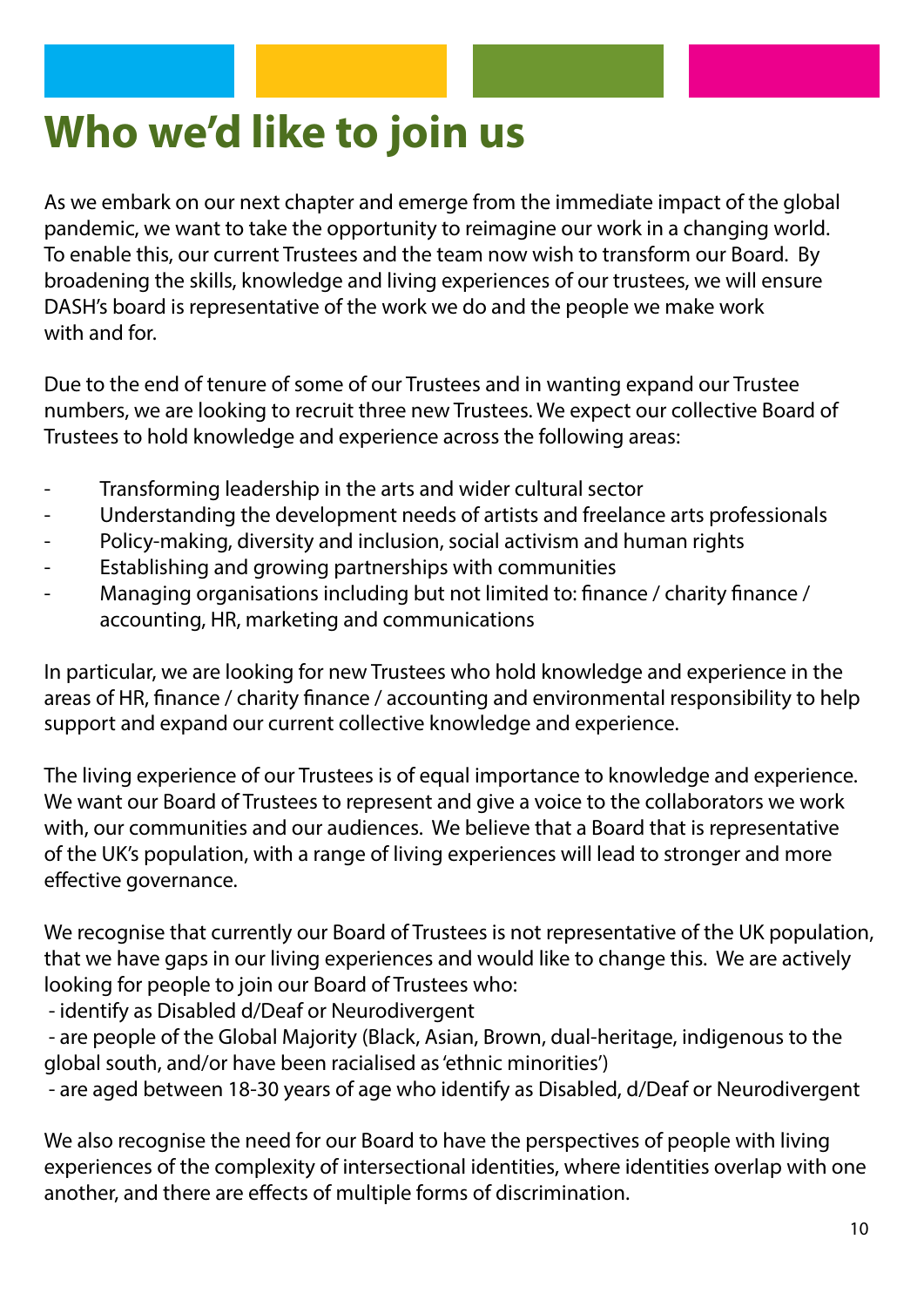### **What it means to be a Trustee**

As defined in our governing documents, our trustees have a legal responsibility to ensure that DASH fulfils its charitable objectives, remains financially solvent and always meets its statutory requirements.

The Board meets six times a year with the senior management team to discuss key decisions, have oversight of the organisation's finances and ensure that we are delivering our aims and objectives.

Trustees usually serve for a term of three years, with potential to serve a total of two terms.

Our Trustees also act as a sounding board and bring constructive support and advice on a range of strategic issues for the organisation, and may provide additional, specific support to senior management or take part in subcommittee meetings.

We also ask that you act as an advocate for DASH and champion our work, and to proactively seek out and broker opportunities that may benefit the organisation. Board meetings are held in person and online, and we'll hold an annual away day and Annual General Meeting (AGM) once a year.



Image left: The launch of Anna Berry's exhibition 'Art and Social Change: The Disability Arts Movement' at mac Birmingham, 2019. The exhibition was part of the Curatorial **Commissions** programme.

Photo by Kate Green.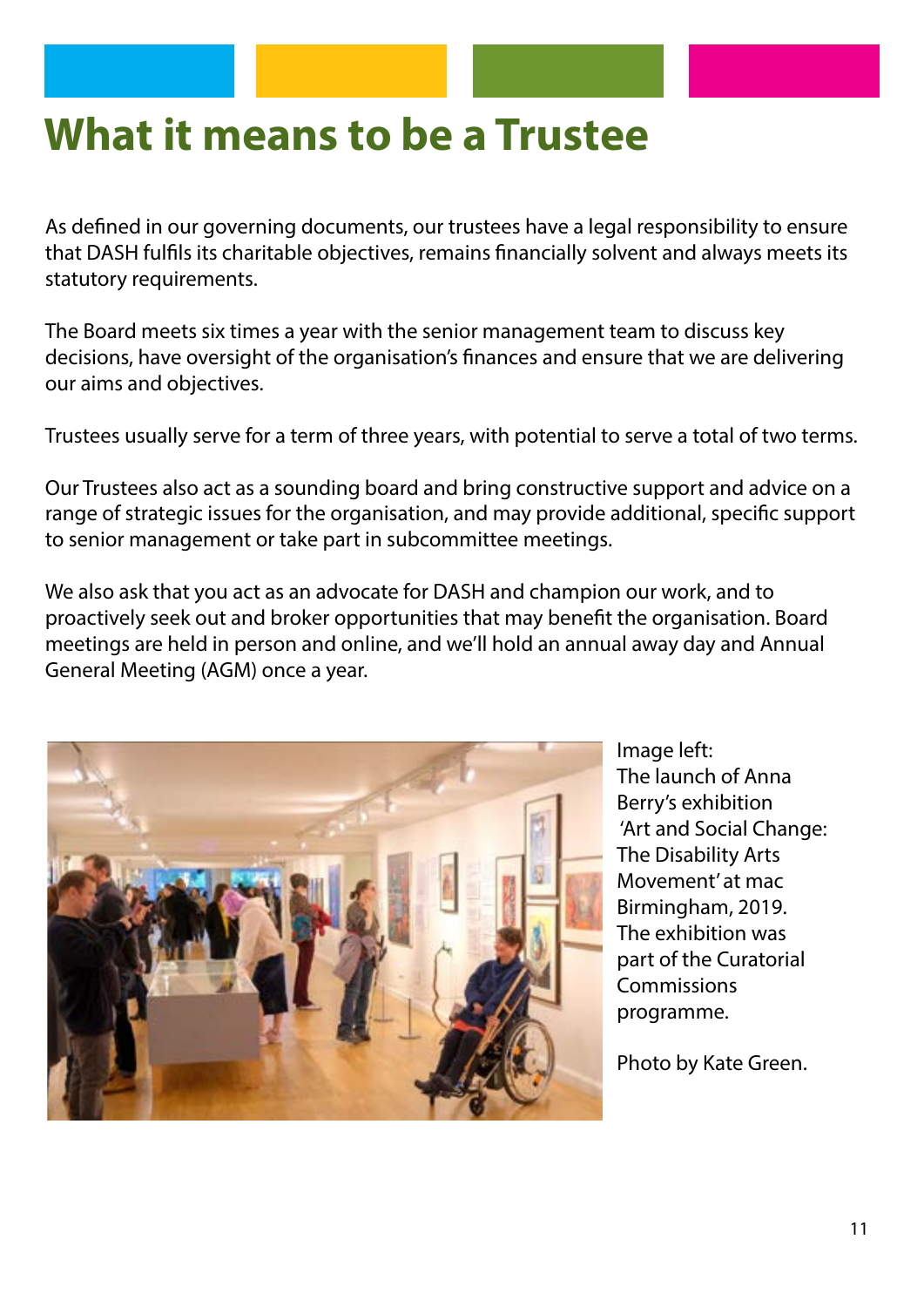## **Induction, support and training**

New Trustees onto our Board will receive an induction and training so that we can create an effective, inclusive and dynamic Board for the years ahead.

We'll meet with you and the chair, Craig Ashley to discuss what support and training you might like to help you fulfil your role effectively, and what types of development opportunities the board might do together.

DASH's new "Board buddies" approach will mean you'll have a point of contact to help you familiarise yourself with the organisation, and to discuss outside of formal board meetings those areas of development you would like to see across the organisation

Being a Trustee is a voluntary role and is unpaid, however we will reimburse you for all reasonable expenses, including travel and childcare costs if required.

To enable d/Deaf Trustees to join our board, we'll ensure the required access needs for board meetings and papers are met, which may include BSL interpretation, captioning, etc or a hybrid approach.

We are active about creating a more diverse and representative arts sector and will work to provide any access support or arrangements that are required for you to undertake this role effectively.